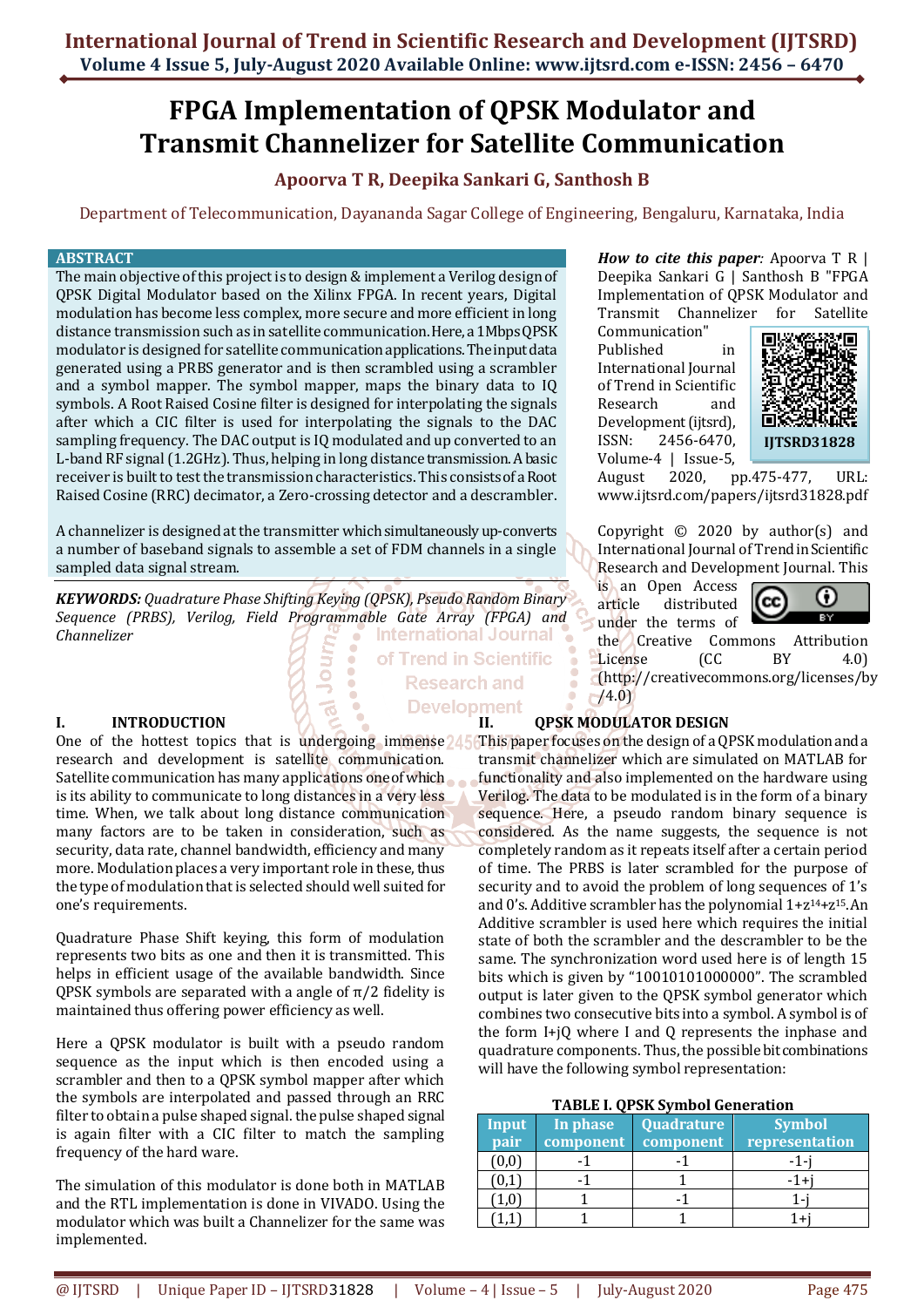#### International Journal of Trend in Scientific Research and Development (IJTSRD) @ [www.ijtsrd.com](http://www.ijtsrd.com/) eISSN: 2456-6470

Once the symbols are generated, they are mapped onto the plane with Inphase component along the X-axis and Quadrature component along the Y-axis. Hence there are four symbols present, one in each quadrant with a separation of 900. These symbols are later filtered using a Root Raised Cosine Interpolation filter. The filter has a rolloff factor of 0.25, with a span of 8 and containing 8 samples per symbol. The symbols are first interpolated by a factor of 8, in order to increase the number of samples and also to prevent Inter Symbol Interference (ISI). The next step would be to convolute the interpolated signal with the filter coefficient. This will result in a pulse shaped signal which can be transmitted through a channel.

In order to verify, if the same input bits are received after the demodulation process, a basic receiver is designed. The first procedure at the receiver is the Root Raised Cosine Decimation. Here the first step is to convolute the pulse shaped signal with the same filter co-efficient which was used at the transmitter. After this process, the convolution overheads are filtered out and hence the number of samples will be same as that obtained after the interpolation process. The next step is the decimation process, where in the sampling rate is reduced by decimating by a factor of 8, which is the process of getting every eighth sample from the output. The output of the decimation process corresponds to the symbols that were interpolated. The de-mapping of these symbols will result in a binary sequence. This binary sequence is equivalent to the scrambled output. Thus, the binary sequence upon descrambling which uses the same synchronization word as the scrambler will give the input fed to the system which is the Pseudo Random Binary Sequence.

### **III. CHANNELIZER DESIGN**

Bandwidths are very expensive; hence the only wise choice is to use the available bandwidth to its full potential. This can be done by using a channelizer that lets us pass many signals at different frequencies using the same bandwidth that is available. For simulation, same signals that were generated using the QPSK modulator will be used. Two signals will be generated using two different symbol rates. After generation of two signals, one of the two signals will be multiplied by different sine waves so that they will have different frequencies. Here the aim is to create signals that will be centered at frequencies 400 KHz, 800 KHz,1200KHz and at 1600 KHz. The MATLAB simulation and the RTL synthesis is shown below in figures 2 and figure 5.

### **IV. TESTBENCH**

Test benches come in very handy as the input need not to be individually forced each time, we run a simulation. Thus, reducing time and man power required for every simulation that has to be run. The first step in writing a test bench is to define all the parameters with their respective sizes, that will be used includes clock, valid and the other inputs and the outputs of each module.

The initial values of reset and valid have to be defined. The reset is initialized keeping in mind in which condition the system goes into the reset condition, i.e. if it is active high then system goes under reset if the input is '1' or if it active low then the system goes into reset when the input is '0'. The clocks that are needed for each module to run is created usually using a clock divider which is by simply using a counter or a clock divider that is available in Vivado. After which instances for each module is created as required and connected using the wires which were predefined. It is very important that the size of the output of one module that is connected as the input to the other are same.

#### **V. HARDWARE IMPLEMENTATION**

Here, a Xilinx ZC706 Evaluation Board is used which has a chip inside, ZynQ XC72045. ZynQ is a SoC (system on chip) which is, the system has both the FPGA and an ARM processor which is dual core. To the Xilinx evaluation board, the Analog Devices Evaluation board will be connected through the FMC port which has a chip named AD9361. This evaluation board is called the FM COMMS2. This is a RF Transmitter-Receiver which includes ADC, DAC, RF upconverter and so on. The FM COMMS2 consists of two RF transmitter-receiver pairs. Since this paper is based on a transmit channelizer, the cable is connected from the transmitter of one of the Tx-Rx pairs to the spectrum analyzer.

#### **VI. RESULTS**

Simulation on MATLAB gives us the functionality of the system. The above process was simulated on MATLAB and the results are as follows.

In MATLAB, the symbols are processed as complex numbers with inphase component being the real part and quadrature component being the imaginary part. Upon QPSK modulation the following output is obtained.

In the output shown in the figure 1, the first figure indicates the PRBS sequence that is fed as the input. The second figure represents the Root Raised Cosine filter coefficients. The third figure represents the pulse shaped signal and the last one represents the data recovered.



**Fig.1. QPSK Modulation and Verification in MATLAB**

The pulse shaped signal after being passed through the CIC filter, as seen in the figure 2, the signal at the center is at a symbol rate of 100kHz and the remaining four signals are at a symbol rate of 200kHz which are multiplied with sine waves of frequencies 400kHz,800kHz,1200kHz and 1600kHz respectively and added. This is done in order to transmit all the five signals through the same channel with a frequency separation of 400kHz.